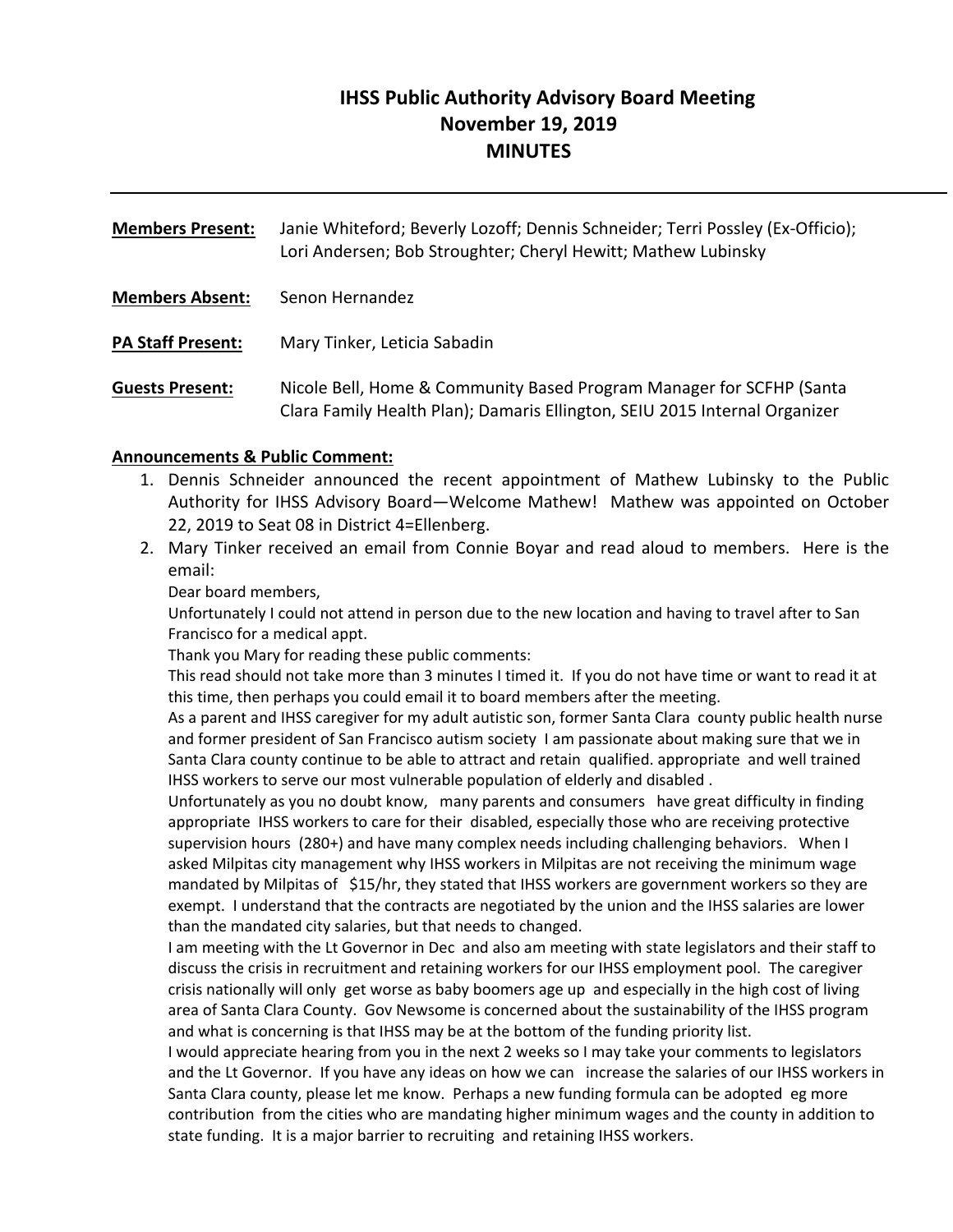Please feel free to email me at connieboyar@gmail.com with your comments I hope to hear from you and make the meetings with legislators more impactful and gain from your experience .

Sincerely,

Connie Boyar

3. Cheryl Hewitt wanted to thank everyone that was present for the San Andreas Regional Center Presentation back in September with Javier Zaldivar, SARC Executive Director. Cheryl states that the Self Determination Services Program came through. This gives consumers the option to make contracts with other vendors, gives the consumers more control of their own services they need, it gives more money in the consumer pockets and the flexibility to do this if they wish. There still is some arguments and push back with SARC and this new service that they are dealing with. For now, there is a lottery type of selection to be in this program, the lottery will be held on Friday, November 22<sup>nd</sup>.

Some of the consumer qualifications:

- ‐ 42 and older only
- ‐ Have a developmental disability
- ‐ Specifically request for self determination
- ‐ Do not have to have a servicer coordinator

Cheryl states that this might be more work for the actual consumer but for her personally, she would rather do the work than deal with SARC.

There are volunteers and people who help consumers with this. There is a circle of support who help and assist the consumers in developing a plan and assist with the contracts and contacting other vendors.

- 4. Mary Tinker announced the cancelation of the November  $21^{st}$  IP Event. Unfortunately, the venue, San Jose Sobrato Conference Center was double booked on November 21st and there had been issues getting the date and time confirmed with staff at Sobrato. It was decided that we would reschedule the event to the Spring of 2020.
- 5. Mary Tinker also announced the recent office move of the Sourcewise main office. As of November 4th the office relocated to 3100 De La Cruz Blvd., Suite 310 in Santa Clara.
- 6. Mary Tinker informed the AB members that starting in January, the monthly meetings will be held at a different venue. Leticia Sabadin will be looking at other options and reserving other venues for the AB meetings in 2020. Stay tuned and Leticia will be sending members more information as it becomes available.

**Discuss the possibility of Hosting a Centralized Regional Meeting:** Janie Whiteford announced that the plan is to host a regional meeting next year, in the Summer or Fall of 2020. Janie will spear head this and would like assistance and feedback as to content. Janie would like to have it at the SEIU Local 2015 Union office and she will work directly with Damaris on this. It appears a Saturday would work best, and perhaps the union office would be available on Saturdays in August 2020. Janie would like to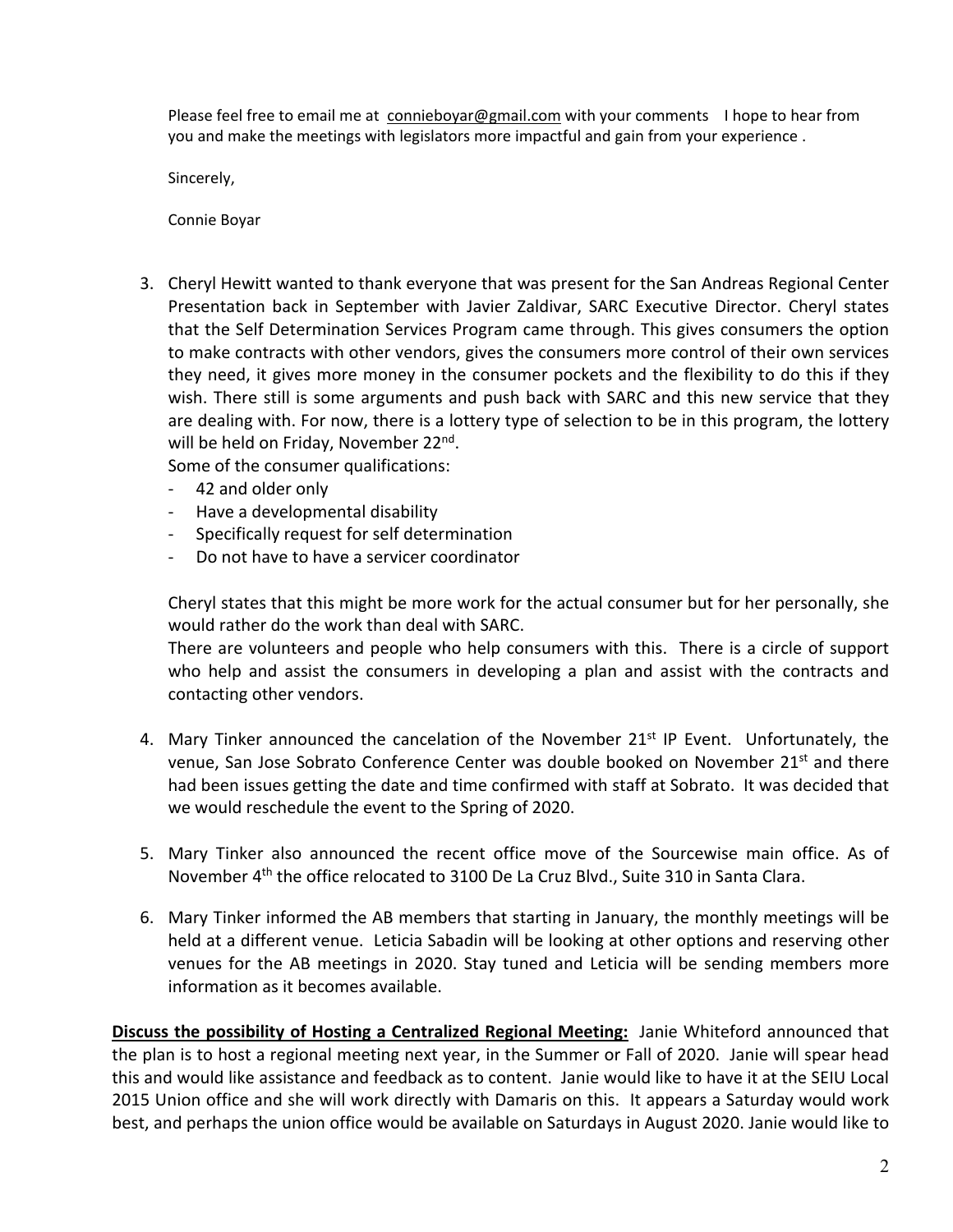invite Cindy Chavez and if she cannot attend, then extend the invite to Dave Cortese. Janie has asked members to please consider and give suggestions on any topics to put forth on the agenda. CICA is very happy that we will host, and the expectation is to have several other counties as presenters/speakers such as Santa Cruz, Alameda, Marin, Monterey, San Benito, San Francisco to name a few, in attendance.

**Approval of Minutes:** Apologies from Leticia Sabadin. Due to unforeseen problems, we were having technical difficulties and the October 15, 2019 minutes were not prepared and ready for approval at this time. Leticia will email the final version to all members later.

**CAPA Report:** CAPA did not meet in October.

**CAPA Election of Officers:** CAPA held their election of officers in October. The two‐year term officially begins on January 1, 2020, pursuant to the provisions in the CAPA bylaws. The newly elected slate of officers is:

- CAPA President Kelly Dearman (San Francisco)
- CAPA Secretary Kim Britt (Yolo)
- CAPA Treasurer: Teri Ruggiero (Solano)

**CDSS:** CDSS is preparing to convene a workgroup to revise the provider orientation video and supplemental handouts. CAPA has 10 representatives on this workgroup which is scheduled to hold their first meeting December 3rd.

**EVV/ETS:** CDSS is encouraging providers to access the Electronic Services Portal and Electronic Timesheets as a method of finding information and training on ETS. Santa Clara is schedule to be part of waive 3 which is scheduled for May/June 2020 implementation.

**CAPA Legislative Report:** Below, please find the final action report on all the bills CAPA tracked this year, in addition to synopses and positions.

#### **AB 50 (Kalra): Medi‐Cal: Assisted Living Waiver Program.**

Would require the State Department of Health Care Services to submit to the federal Centers for Medicare and Medicaid Services a request for amendment of the Assisted Living Waiver program with specified amendments. The bill would require, as part of the amendments, the department to increase the number of participants in the program from the currently authorized 5,744 participants to 18,500, to be phased in, as specified. The bill would require the department to increase its provider reimbursement tiers to compensate for mandatory minimum wage increases, as specified. *This bill failed to meet deadline pursuant to Rule 61(a)(12) and accordingly is a 2 year bill. Recommended Position: Support.* 

#### **AB 196 (Gonzalez): Paid Family Leave.**

Would revise the formula for determining benefits available pursuant to the family temporary disability insurance program, for periods of disability commencing after January 1, 2020, by redefining the weekly benefit amount to be equal to 100% of the wages paid to an individual for employment by employers during the quarter of the individual's disability base period in which these wages were highest, divided by 13, but not exceeding the maximum workers' compensation temporary disability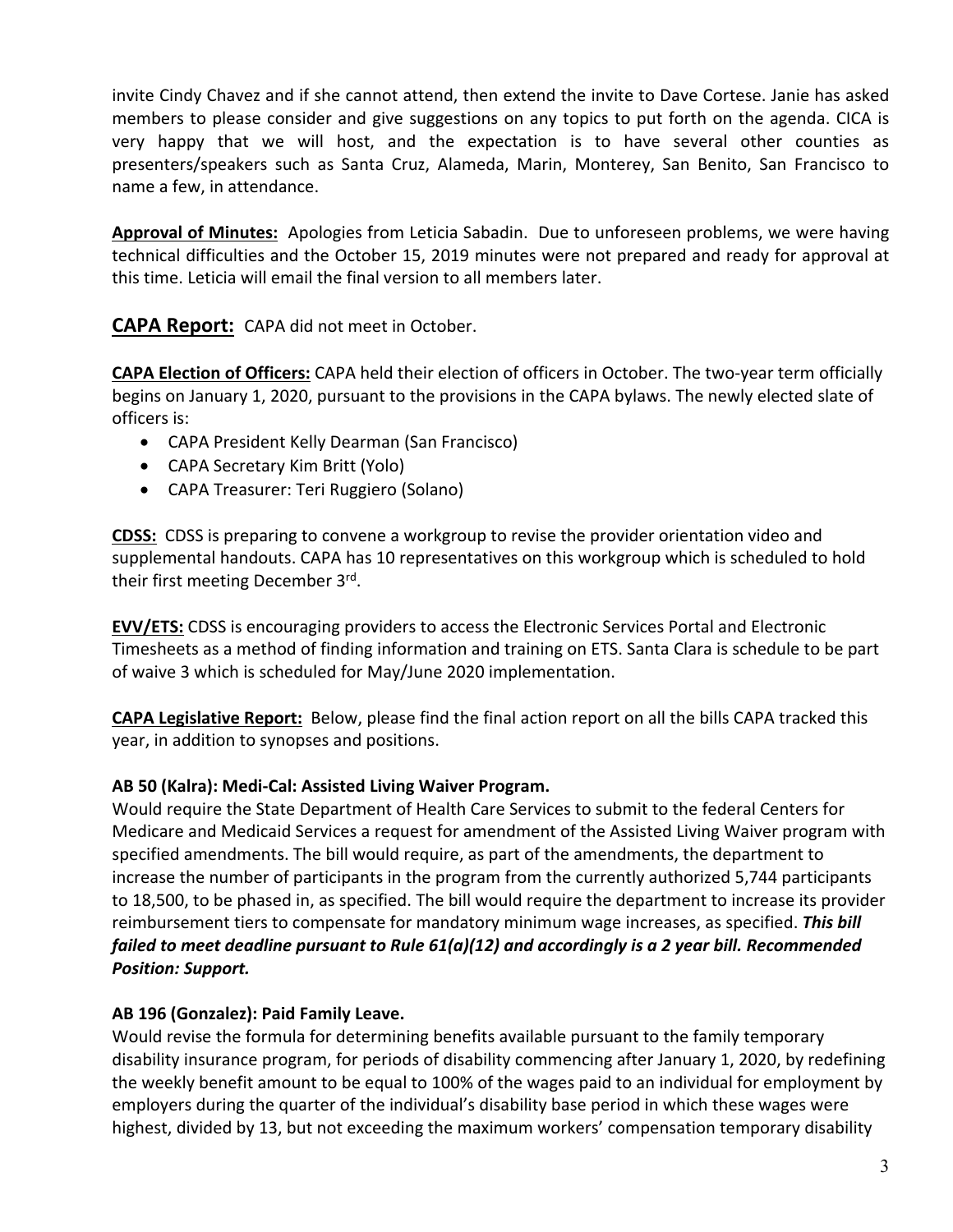indemnity weekly benefit amount established by the Department of Industrial Relations. *This bill failed deadline pursuant to Rule 61(a)(10), and accordingly is a two‐year bill. Recommended Position: Watch.*

#### **AB 414 (Bonta): Healthcare coverage: minimum essential coverage.**

Current federal law, the Patient Protection and Affordable Care Act (PPACA), enacts various healthcare coverage market reforms as of January 1, 2014. PPACA generally requires individuals, and any dependents of the individual, to maintain minimum essential coverage, as defined, and, if an individual fails to maintain minimum essential coverage, PPACA imposes on the individual taxpayer a penalty. This provision is referred to as the individual mandate. This bill would require a California resident to ensure that the resident and the resident's dependents are covered under minimum essential coverage for each month beginning after 2019. The bill would impose a penalty for the failure to maintain minimum essential coverage. *This bill was signed into law by the Governor on October 12, 2019, as Statutes 801, of 2019.* 

### **AB 426 (Maienschein): In‐Home Supportive Services program.**

Existing law provides for the county‐administered In‐Home Supportive Services (IHSS) program, under which qualified aged, blind, and disabled persons are provided with services to permit them to remain in their own homes. Under existing law, the Medi‐Cal program provides services similar to those offered through the IHSS program, to eligible individuals, with these services known as personal care option services. Existing law requires an applicant for, or recipient of, either of these in‐home supportive services, as a condition of receiving these services, to obtain a certification from a licensed health care professional, as specified, declaring that the applicant or recipient is unable to perform some activities of daily living independently, and that without services to assist the applicant or recipient with activities of daily living, the applicant or recipient is at risk of placement in out‐of‐home care. *This bill was signed into law by the Governor on October 2, 2019 as Chapter 424, Statutes of 2019.* 

## **AB 477 (Cervantes): Emergency preparedness: vulnerable populations**.

Current law authorizes cities, cities and counties, and counties to create disaster councils, by ordinance, to develop plans for meeting any condition constituting a local emergency or state of emergency, including, but not limited to, earthquakes, natural or manmade disasters specific to that jurisdiction, or state of war emergency. This bill would require cities, cities and counties, and counties to include representatives from the access and functional needs population, as defined, in the next regular update to their emergency plan, as specified. *This bill was signed into law by the Governor on 9/4/2019 as Chapter 218, Statutes of 2019.* 

## **AB 567 (Calderon): Long‐term care insurance.**

Would establish the Long Term Care Insurance Task Force in the Department of Insurance, chaired by the Insurance Commissioner or the commissioner's designee, and composed of specified stakeholders and representatives of government agencies to examine the components necessary to design and implement a statewide long‐term care insurance program. The bill would require the task force to recommend options for establishing this program and to comment on their respective degrees of feasibility in a report submitted to the commissioner, the Governor, and the Legislature by July 1, 2021. *This bill was signed into law by the Governor on October 11, 2019, as Chapter 746 of 2019.*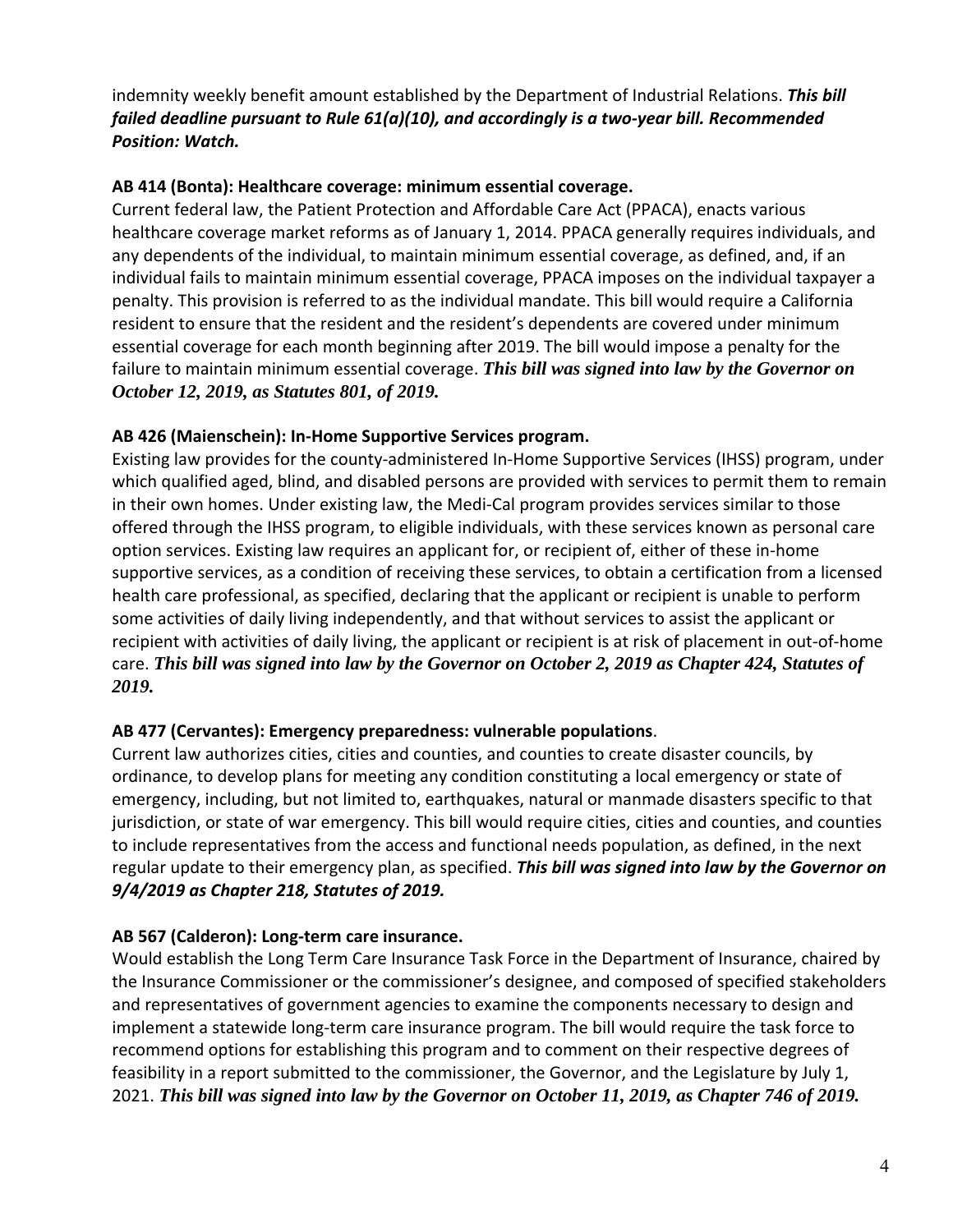## **AB 911 (Rodriguez) 911 services: elder adults and persons with disabilities.**

Would require the Office of Emergency Services, in consultation with relevant experts and stakeholders, to develop a plan and timeline of target dates for the testing, implementation, and operation of a statewide system, consistent with the requirements of this bill, that would enable all Californians, including older adults, individuals with disabilities, and other at‐risk persons, to voluntarily provide vital health and safety information to be made available to all first responders in an emergency if a "911" call is placed. The bill would make information submitted through the statewide system confidential and not a public record. *This bill was signed into law by the Governor on October 9, 2019, Chapter number not yet assigned. Recommended Position: Support.*

### **AB 1042 (Wood): Medi‐Cal: beneficiary maintenance needs: home upkeep allowances: transitional needs funds.**

Would establish eligibility and other requirements for providing the home upkeep allowance or a transitional needs fund to Medi‐Cal patients residing in a long‐term care facility, as specified. The bill would prescribe both general and specific requirements for both facility residents who intend to leave the facility and return to an existing home, who would receive the home upkeep allowance, and for residents who do not have a home but intend to leave the facility and establish a new home, who could establish a transitional needs fund for the purpose of meeting the transitional costs of establishing a home. *This bill failed to meet deadline pursuant to Rule 61 (a)(12) and accordingly is a 2 year bill. Recommended Position: Support.*

### **AB 1088 (Wood): Medi‐Cal: eligibility.**

Would provide that an individual who would otherwise be eligible for Medi‐Cal benefits, but for the state's contribution to their Medicare premium, would be eligible for Medi‐Cal without a share of cost if they otherwise meet eligibility requirements. The bill would authorize the State Department of Health Care Services to implement this provision by provider bulletins or similar instructions until regulations are adopted. The bill would require the department to adopt regulations by July 1, 2021, and to provide a status report to the Legislature on a semiannual basis until regulations have been adopted. *This bill was signed into law by the Governor on October 2, 2019, as Chapter 450, Statutes of 2019. Recommended Position: Support.* 

#### **AB 1287 (Nazarian): Universal assessments: No Wrong Door system.**

Current law, including, among others, the Mello‐Granlund Older Californians Act, provides various programs to assist older adults and people with disabilities. These programs include the Aging and Disability Resource Connection program established to provide information to consumers and their families on available long-term services and supports (LTSS) programs and to assist older adults, caregivers, and persons with disabilities in accessing LTSS programs at the local level. This bill would require the California Department of Aging, in partnership with other specified departments and in consultation with stakeholders, to develop a plan and strategy for a phased statewide implementation of the No Wrong Door system, as described, on or before July 1, 2020. *This bill was signed into law by the Governor on October 11, 2019 as Chapter 825, Statutes 2019.* 

#### **AB 1382 (Aguiar‐Curry): Master Plan for an Aging California.**

Would require the state to adopt a Master Plan for Aging, emphasizing workforce priorities. The bill would require the Master Plan for Aging to prioritize specified issues related to preparing and supporting the state's paid paraprofessionals and professionals, as well as unpaid family caregivers. These issues would include, but not be limited to, (1) addressing the need for a well-trained and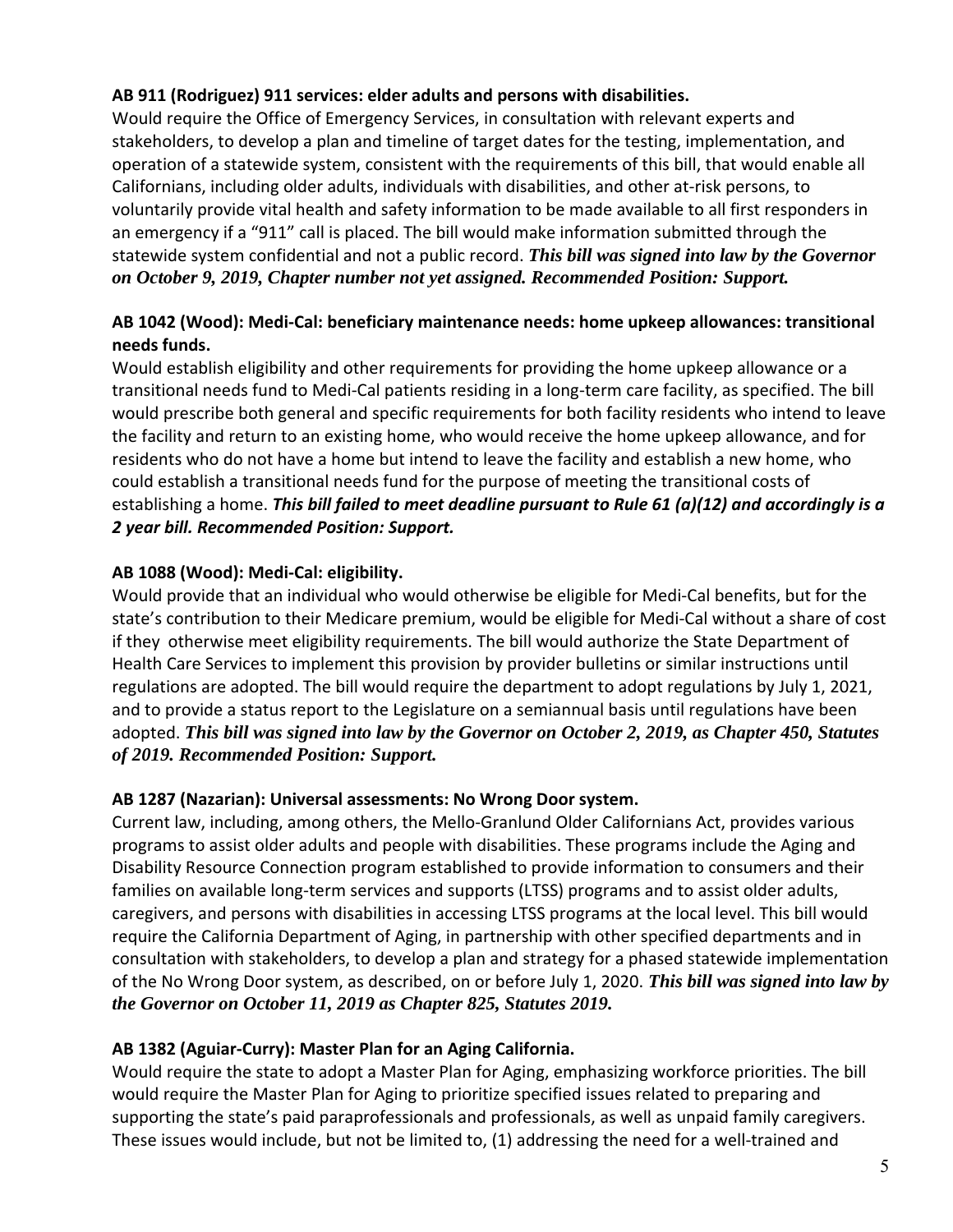culturally competent paid paraprofessional and professional health care and long‐term care workforce, and (2) developing recommendations regarding the need for high-quality, affordable, and accessible respite services throughout the state for unpaid family caregivers.*. This bill was vetoed by the Governor on October 12. His message is as follows: To the Members of the California State Assembly: I am returning the following bills without my signature: AB 1382 SB 611 These bills create an aging housing task force and a master plan for aging that focuses on workforce priorities, and require the state to consider applying to join a voluntary network. Earlier this year, I issued Executive Order N‐14‐19, which directs the Secretary of the Health and Human Services Agency to work with a broad array of stakeholders, including the Legislature, to develop a Master Plan for Aging to serve as a blueprint that can be used by state government, local communities, private organizations and philanthropy to build environments that promote healthy aging. Issues relating to workforce and affordable housing needs, as well as opportunities to engage with other jurisdictions, will be considered as part of this holistic approach to addressing the needs of older Californians. When the Master Plan is completed, I look forward to working with the Legislature to evaluate and implement its recommendations. Sincerely, Gavin Newsom* 

#### **SB 167 (Dodd): Electrical Corporations: wildfire mitigation plans.**

Under existing law, the Public Utilities Commission has regulatory authority over public utilities, including electrical corporations and gas corporations. Existing law authorizes the commission to establish rules for all public utilities, subject to control by the Legislature. Existing law requires each electrical corporation to construct, maintain, and operate its electrical lines and equipment in a manner that will minimize the risk of catastrophic wildfire posed by those electrical lines and equipment. Existing law requires the commission, by January 1, 2020, to establish within itself the Wildfire Safety Division. Existing law requires each electrical corporation to annually prepare and submit a wildfire mitigation plan to the division for review and approval. Existing law requires those wildfire mitigation plans to include specified information, including protocols for disabling reclosers and deenergizing portions of the electrical distribution system that consider the associated impacts on public safety, as well as protocols related to mitigating the public safety impacts of those protocols, including impacts on critical first responders and on health and communication infrastructure. Existing law requires the commission to designate a baseline quantity of electricity and gas necessary for a significant portion of the reasonable energy needs of the average residential customer and requires the commission to establish a standard limited allowance in addition to the baseline quantity of gas and electricity for residential customers dependent on life-support equipment, as specified, which is referred to as a medical baseline allowance.

This bill would require each electrical corporation, as part of those protocols, to additionally include protocols related to mitigating the public safety impacts of disabling reclosers and deenergizing portions of the electrical distribution system that consider the impacts on customers who are receiving medical baseline allowances. The bill would authorize electrical corporations to deploy backup electrical resources or provide financial assistance for backup electrical resources to those customers receiving medical baseline allowances and who meet specified requirements. *This bill was signed into law by the Governor on October 2, 2019, as Chapter 403, Statutes of 2019. Recommended Position: Support.* 

#### **SB 228 (Jackson): Master Plan on Aging.**

Would require the Governor to appoint a Master Plan Director and establish an Aging Task Force, consisting of 13 members, with the President pro Tempore of the Senate and the Speaker of the Assembly each appointing 2 members and the Governor appointing 9 members to the task force. The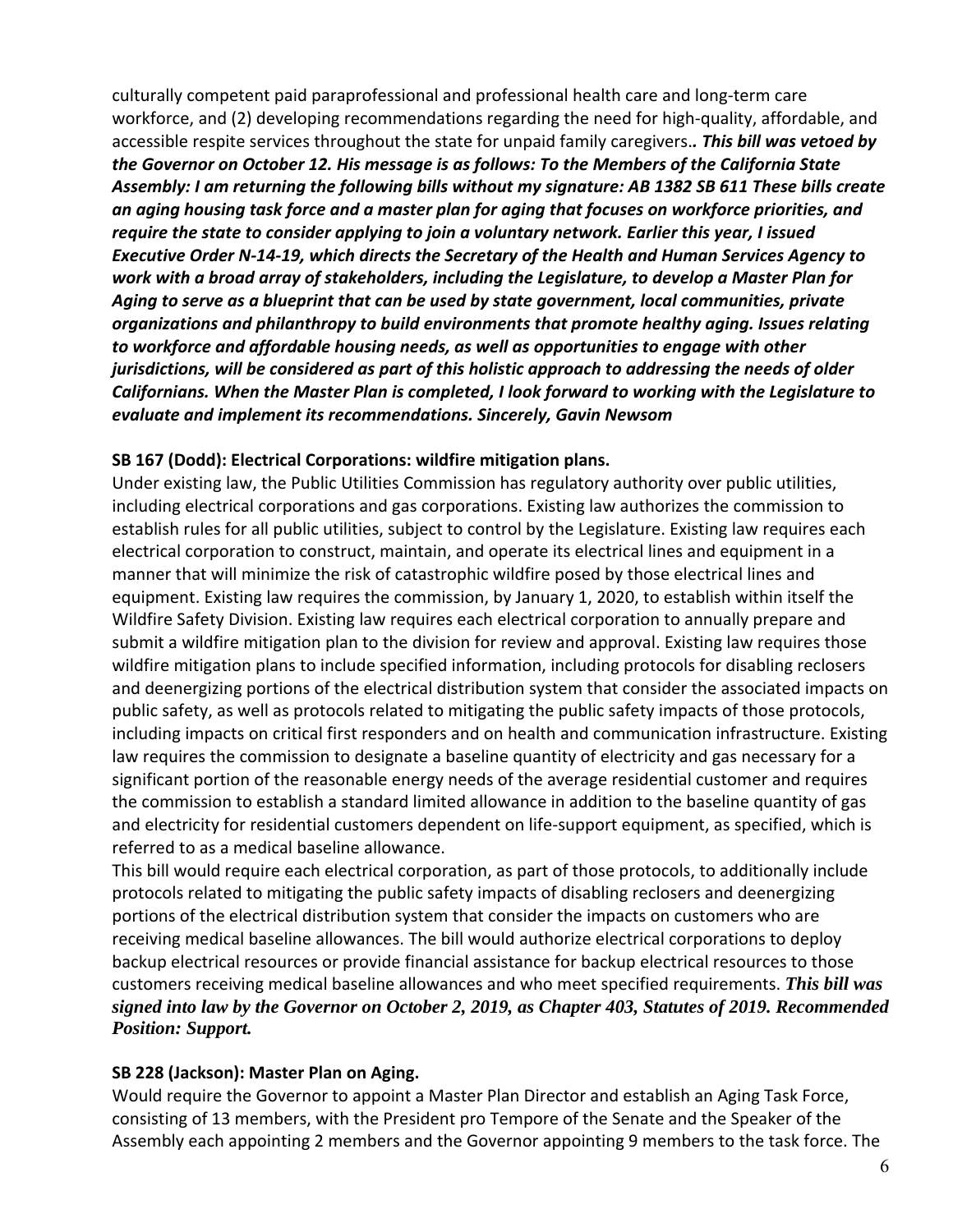bill would require the director, with the assistance of the task force, to work with representatives from impacted state departments, stakeholders, and other agencies to identify the policies and priorities that need to be implemented in California to prepare for the aging of its population. *This bill was signed into law by the Governor on October 11, as Chapter 742, Statutes 2019.* 

#### **SB 280 (Jackson) Older Adults and Persons with Disabilities: fall prevention.**

The Mello‐Granlund Older Californians Act establishes the California Department of Aging, and sets forth its duties and powers, including, among other things, entering into a contract for the development of information and materials to educate Californians on the concept of "aging in place" and the benefits of home modification. Current law also establishes the Senior Housing Information and Support Center within the department for the purpose of providing information and training relating to available innovative resources and senior services, and housing options and home modification alternatives designed to support independent living or living with family. This bill would repeal those provisions relating to the department's provision of information on housing and home modifications for seniors. *This bill was signed into law by the Governor on October 8, 2019, as Chapter 640, Statutes of 2019. Recommended Position: Support.* 

#### **SB 611 (Caballero): Housing: Elderly Individuals with Disabilities**

Would establish the Master Plan for Aging Housing Task Force, chaired by the director or their designee, and composed of specified stakeholders and representatives of government agencies to, among other things, identify policy strategies that will help increase the supply of affordable housing for older adults and reduce barriers to providing health care and social services to older adults in affordable housing, and make recommendations to the Legislature. *This bill was vetoed by the Governor on October 11. His veto message is as follows: To the Members of the California State Senate: I am returning the following bills without my signature: AB 1382 SB 611 These bills create an aging housing task force and a master plan for aging that focuses on workforce priorities, and require the state to consider applying to join a voluntary network. Earlier this year, I issued Executive Order N‐14‐19, which directs the Secretary of the Health and Human Services Agency to work with a broad array of stakeholders, including the Legislature, to develop a Master Plan for Aging to serve as a blueprint that can be used by state government, local communities, private organizations and philanthropy to build environments that promote healthy aging. Issues relating to workforce and affordable housing needs, as well as opportunities to engage with other jurisdictions, will be considered as part of this holistic approach to addressing the needs of older Californians. When the Master Plan is completed, I look forward to working with the Legislature to evaluate and implement its recommendations. Sincerely, Gavin Newsom*

#### **SB 661 (Hurtado): Long Term Care**

Current law provides various regulatory structures under which long‐term care may be provided to older individuals and individuals with disabilities, including within licensed nursing facilities, residential care facilities for the elderly, and home‐ and community‐based services. This bill would state the intent of the Legislature to enact legislation to address the growing need for long‐term care for seniors and individuals with disabilities in California, and would make related findings and declarations. *This bill is currently in the possession of Senate Rules Committee, awaiting referral.* **Recommended Position: Watch.**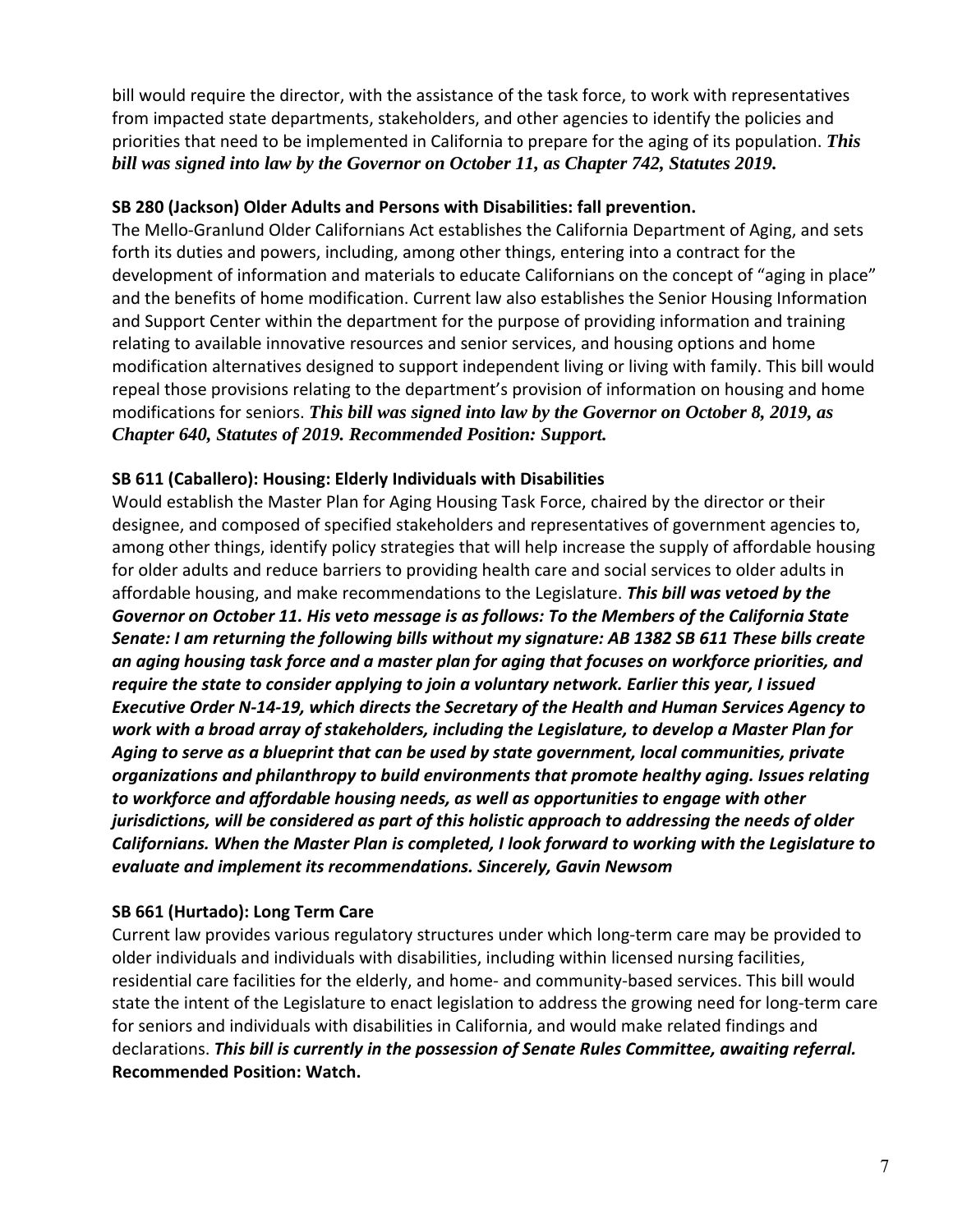## **PROGRAMS REPORT**

**Benefits Administration:** There were **12,086** IPs enrolled in the Valley Health Plan with **4,522** of those in the Classic Plan and **7,564 i**n the Preferred Plan in October. There were **12,785** IPs enrolled in the Dental/Vision plans and **600** Smart Pass VTA Cards issued.

#### **Enrollment:**

Number of IPs enrolled: **520**  Number of IPs partially done: **454** Fingerprints: Failed: **10**

Estimated number of individuals attending group enrollment sessions was **50 to 85** per session. Group sessions are generally held on Fridays with approximately **570** attending in October.

**Registry Services:** There are **388** active IPs on the registry and **1,281** active consumers.

The registry:

- Completed **61** new consumer intakes and reactivated **72** consumers
- Attained **60** matches
- Provided **526** new interventions

**Care Coaching:** The Registry received **22** referrals for Care Coaching in the month of October.

- There were **39** in‐home visits made.
- Total active consumers **70**
- Total inactive consumers **258**

**Urgent Care Registry** There were **12** hours of urgent care services authorized in October.

**Registry Introductory Training (RIT):** There was **1** RIT session held in October it was a Spanish RIT.

- Conducted **16** interviews
- Called **44** references
- Completed **35** reference checks

RIT sessions are recruitment training workshops held for individuals who wish to join the registry. This is one of the screening requirements for being added to the registry. Next steps required include checking references, in‐person interview with staff, and completion of mandatory enrollment process which includes DOJ criminal background check. Because of the amount of work required to get someone added to the registry there are generally people being added on a continuous basis.

**IP Trainings Provided:** There were **25** training classes held in October. A total of 400 providers attended classes. The Fall Training Semester began October 4<sup>th</sup> and the training schedule is posted on the Public Authority website.

**Electronic Time Sheets:** Santa Clara County has **39.5%** of IPs opted for electronic timesheets. And direct deposit has increased participation rate to **46.5 %** ensuring IPs get paid much quicker. PA staff is encouraging new IPs and others they talk with to enroll in ETS and DD in order to prevent delays in getting paid. It is included as part of the enrollment orientation as well. CDSS now publishes a monthly Excel report of statistics that includes county data and statewide comparisons: http://www.cdss.ca.gov/inforesources/IHSS/Program-Data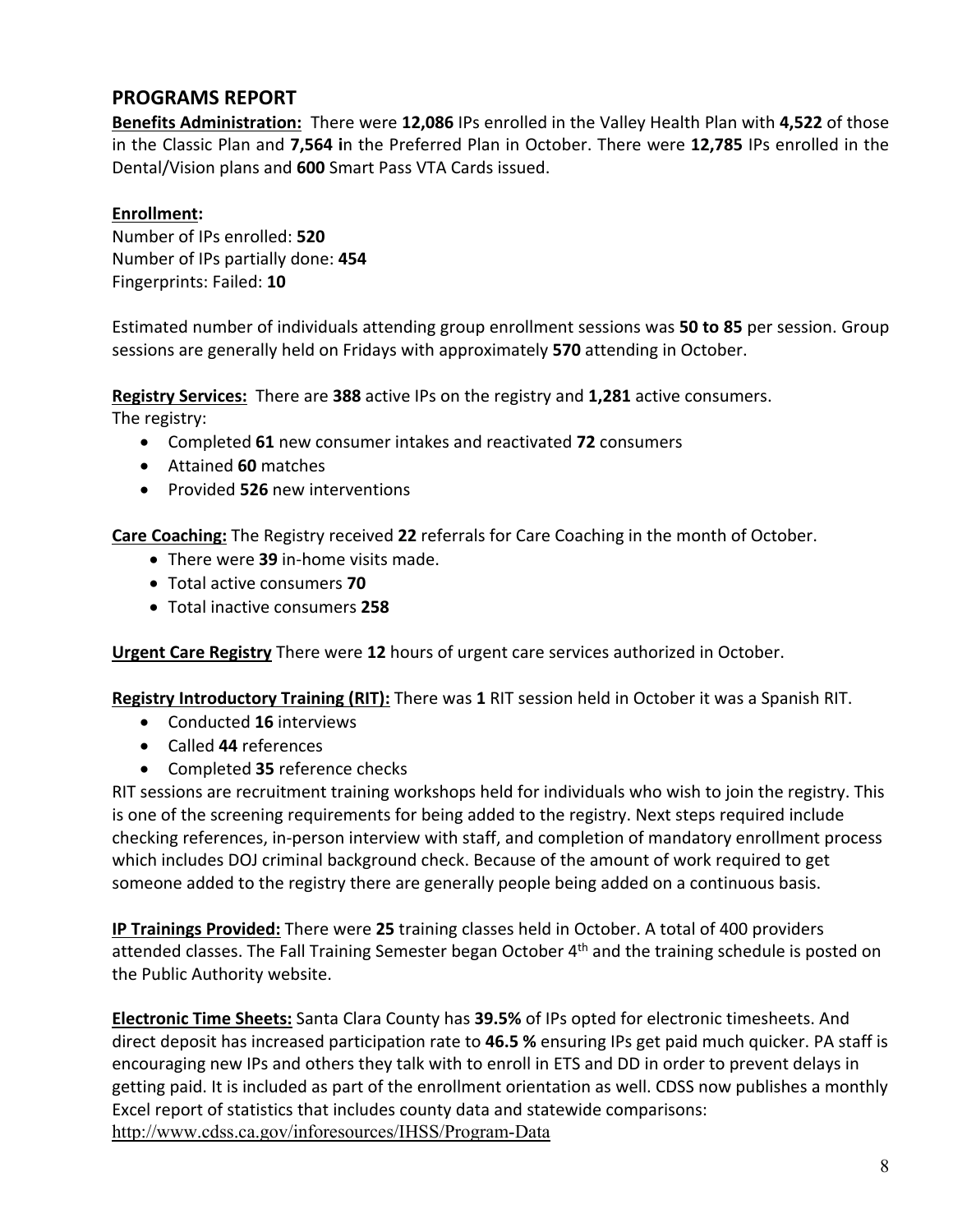**Sick Leave Update:** A total of **24,918** active IPs have accrued 8 hours of sick leave, **1,153 (4.6%)** of them have claimed some hours, **975** have claimed all 8 hours so far this fiscal year.

NOTE, that PA has been working with limited access to files and phones, internet due to some technical difficulties these past few weeks. We ask for your patience and understanding during this time.

California IHSS Consumer Alliance Report (CICA): Janie Whiteford reminded everyone about the monthly CICA call scheduled every 3<sup>rd</sup> Wednesday of the month. Please try to attend via teleconference.

Janie reported that CICA is paying very close attention to the Master Plan on Aging. CICA is advocating and getting the word out and actively working on developing this new blueprint for an age‐and disability‐friendly California. This plan will be finalized by October 2020. Ideas, feedback, experiences are all needed to help inform the Master Plan. IHSS will play a big part in this.

Janie will be attending a few meetings and speaking at the Roberts Center in Oakland next week. There is also the Ohlmstead Committee Meeting in Sacramento that Janie will be attending. Janie will forward to all AB members the information regarding these meetings.

Lori mentioned that she is also on a committee with regards to Medi‐Cal and the Master Plan. Governor Newsom is pushing this huge project.

Report from Social Services Agency: Terri Possley announced that she attended the Long Term Care Ops meeting in Sacramento. Santa Clara County IHSS purchased a computer for outreach assistance with EVV. There is an intern who is assisting people in the lobby and helping them enroll in EVV. Terri states that the preference is for consumers to set this up at home with their own computer or laptop, if that is not an option then they can come into the IHSS office and get help.

Terri mentioned that IHSS was still having some problems with phone and their computers. It didn't help that the Public Authority Office was having computer and phone issues as well, which only compounded the issue. The CMIPS II printers were down for about a month, after the move which was troublesome. There was apparently some miscommunication between IHSS and the State which caused some major problems with the printers. At one point, the IHSS voicemail box had over 900 messages and Terri said they had to pay overtime to employees to retrieve and handle the overload of messages in order to catch up.

Terri discussed the Aging & Adult Services Budget for FY 21. Apparently, they had a meeting with upper management, and they were told that the budget was due the very next day. This did not give Terri a chance to review, edit, give feedback towards the budget. The program managers were told upper management had already decided what would be submitted on the budget without any feedback from the program managers. Basically, it was don't bother with your request because it will be denied. Terri requested 24 additional staff but was told that NO, there would be no more additional staff and her request was denied.